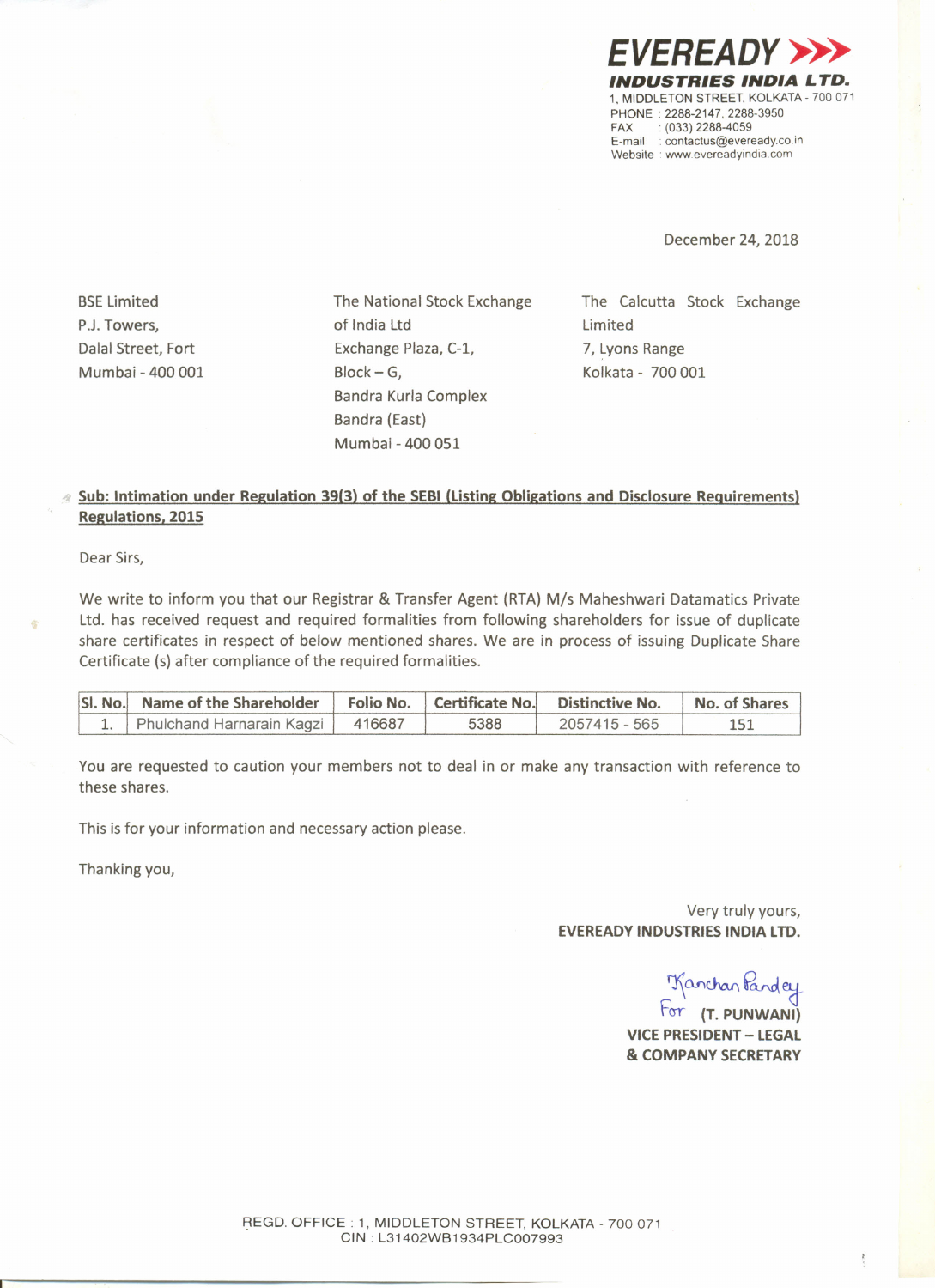## 12/24/2018

## Print

|                    | the company of the company of the company of the company of the company of the company of the company of the company of the company of the company of the company of the company of the company of the company of the company                                                                                                                                                                                                                                                | Re: Form for issue of duplicate share certificate of Eveready Industries India Ltd.- Folio No. 416687<br>continued a paper of the total continued and the |  |  |
|--------------------|------------------------------------------------------------------------------------------------------------------------------------------------------------------------------------------------------------------------------------------------------------------------------------------------------------------------------------------------------------------------------------------------------------------------------------------------------------------------------|-----------------------------------------------------------------------------------------------------------------------------------------------------------|--|--|
|                    | and the complex of the construction of the complex of the contract of the complex of the contract of the complex of the contract of the contract of the contract of the contract of the contract of the contract of the contra<br>maheshwari datamatics (mdpldc@yahoo.com)<br>the second company of the concentration of the area which field<br>.<br>والمتعاقلة فالانتشار ومعتقد والمتحدث والمتحدث والمتحال والمستعمل المتمود والمنافح المتناقص المستقول والمتماس والمستعمل |                                                                                                                                                           |  |  |
|                    | unts@shrijeelifestyle.net:<br>and the state of the state of the<br><b>CONTRACTOR</b><br>the company of the company of the                                                                                                                                                                                                                                                                                                                                                    | <b>Contract Contract</b>                                                                                                                                  |  |  |
| the program of the | Monday, December 24, 2018 1:55 PM<br>the process of the control of the con-<br><b>Contract Contract Contract</b>                                                                                                                                                                                                                                                                                                                                                             | <b>ALCOHOL: 4</b>                                                                                                                                         |  |  |
|                    |                                                                                                                                                                                                                                                                                                                                                                                                                                                                              |                                                                                                                                                           |  |  |

This is with reference to your below mail.

Attached plz. find the following documents :-

1) Procedure for obtaining duplicate share certificate is enclosed. If the share value exceeds to Rs.10,000/- then paper notice is to be required.

2) Procedure for transmission of share is enclosed.

Kindly complete the same and send us the hard copy of the documents for our further action.

**Thanks** 

Kindly complete the same and send us the hard copy of the documents for our further action.

**Thanks** 

Maheshwari Datamatics Pvt. Ltd. Registrar & Share Transfer Agent Contact: 033-22482248, 2243-5029 Fax: 033-22484787